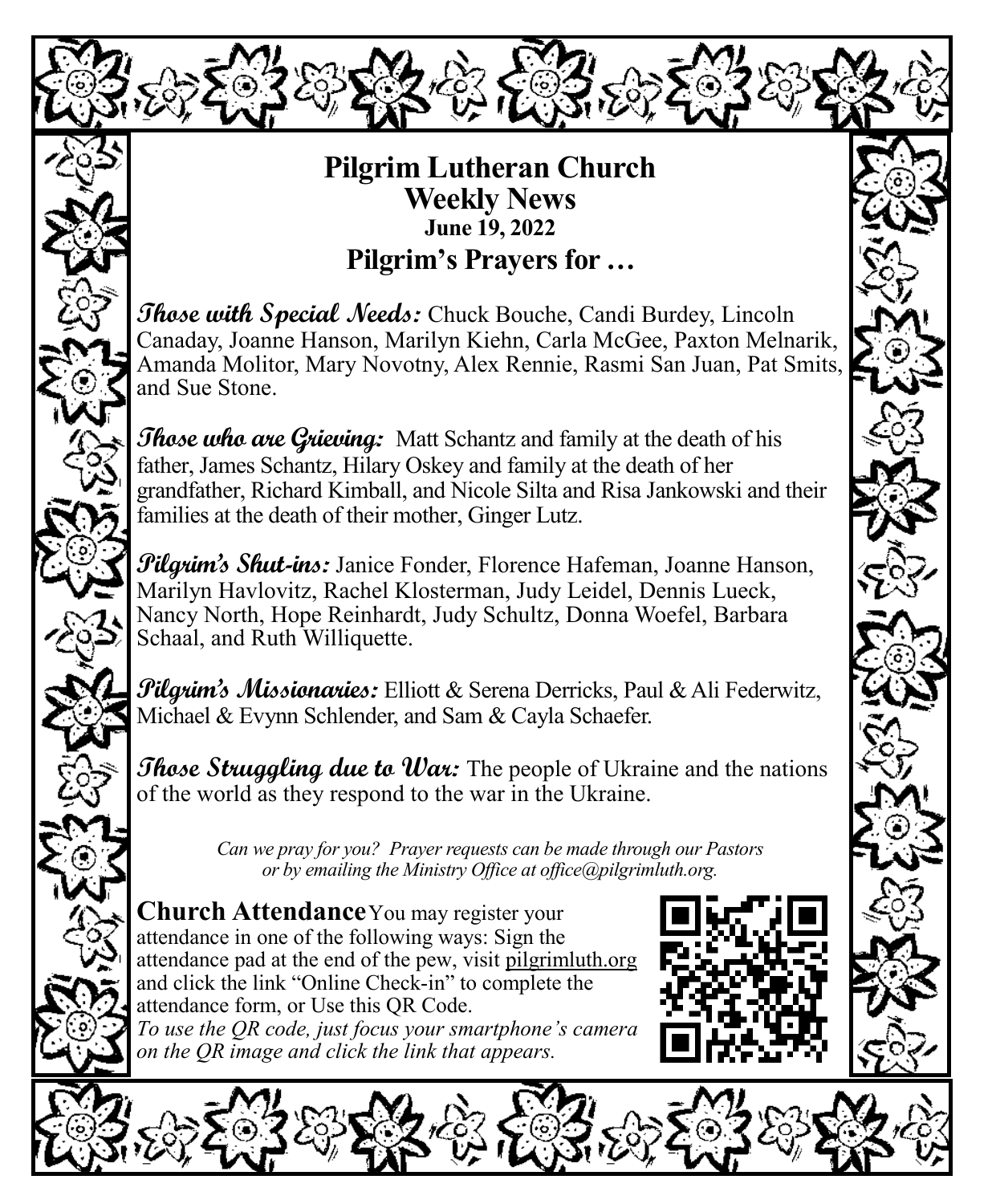## **ANNOUNCEMENTS**

**Happy Fathers' Day** - Pilgrim celebrates with fathers and families today as we thank our Heavenly Father for the gift of fatherhood. May God bless and guide the work of all fathers, grandfathers, godfathers, and father figures, that they be examples of His work in our lives.

**Pilgrim's Three Year Ministry Plan** This month work continues on Pilgrim's process of developing our 5th Three Year Ministry Plan. The Church Council is the coordinating team for the plan and is conducting a congregational survey this summer. We desire that every confirmed member participates. There are two options to complete the survey: 1) take the survey online via the email sent on Pilgrim's Hotline or the link on Pilgrim's website; or 2) a paper copy available in the Narthexes (round table in Green Bay, table in Suamico) and return it to the Welcome Center. Surveys should be completed by **Monday, July 11**. Survey results will be shared in August. Thank you for participating in your church's planning!

**Voter's Meeting** The June voter's meeting is Sunday, June 26th at 11:30 am for the purpose of offering an end of the fiscal year report and a budget for the coming fiscal year. Please plan to attend.

**Inquirer's Class Session #2 is on Saturday, July 9,** from 8:00 am to 12:00 noon in the Conference Room. Session 2 materials cover the work of the Father, the Son and the Holy Spirit. The Inquirer's Class is Pilgrim's new member class. For questions, please call the Ministry Office (965-2233).

**Vicar Fare-Welcome** A celebration of thanks to our outgoing Vicar, Joshua Duncan, for his service and welcoming our incoming Vicar, Dante Pronsati, and his wife, Reagan, will be held on *Sunday, July 24th following our 10:30 service*. (Please note the date change.)

**Pastors on Vacation** Both Pastor Malme and Pastor Hanson will be on vacation through Wednesday this week. If you have a pastoral emergency, please contact Vicar Duncan in the Ministry Office. If he is unable to assist, or an ordained pastor is necessary, Pastor Matt Baye of Hope Lutheran Church in De Pere is ready to help. You may contact him through our Ministry Office or by calling (920) 336-9843.

**Church Directory Volunteers (new info)-** The sign-up genius has been emailed for volunteer shifts for helping others set up appointments after services and for hostessing during the photo sittings. If you did not receive it, please find Cindy Muther, Church Directory Coordinator, at the coffee bar on Sundays or contact her at 920-609-8982.There is still time to put your name on the list of helpers. Call or sign the sheet by the Harmann table in the narthex. The dates for our church's photo directory sittings will be August 2nd-6th, August 15th-17th, September 6th-10th, & September 20th-24th. Thank you in advance!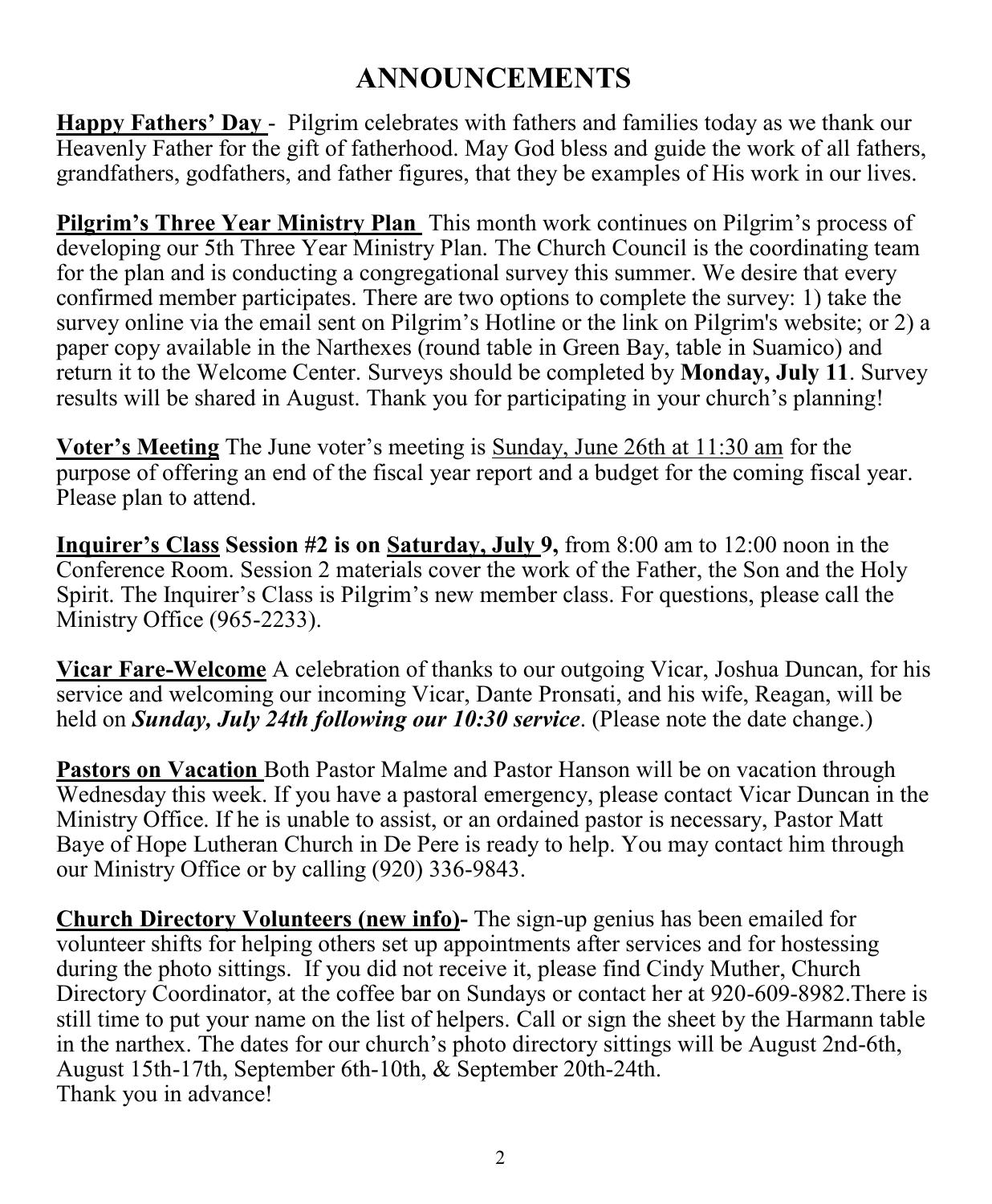**Unable to attend on-site worship?** The Saturday 5:00 pm Traditional services, Sunday 10:30 am Contemporary services, and 7:00 pm Worship on Wednesday services are always live-streamed and archived at *vimeo.com/pilgrimlutheran* (or from the pilgrimluth.org homepage, just click the link "Watch Online").

**Summer Scrip Hours** With school out of session the Summer Scrip hours have changed on Fridays. To pick up or drop off orders use **Door A** (ring buzzer) between 11:30am – 12:30pm. Sundays stay the same with pick up or drop off between 9:45 – 10:30am. Holidays may affect these plans.

**Pilgrim's Coffee Bar** is in need of a dorm-size refrigerator. If you have one to donate, please call Cindy at 920-609-8982, or see her at the coffee bar on Sunday mornings!

**Worship on Wednesday (WoW) -** This summer WOW will correspond with the upcoming Sunday service at the Suamico Site. Communion will be offered most Wednesdays.

### **MISSIONS**

**"Coins for Christ"** offerings this month will support **Ysleta Lutheran Mission Human Care** focusing on the El Paso, TX/Juarez, Mexico area. YLM has developed Radio Programs and Podcasts, which have been especially helpful for the past two years with Covid impacting so many churches with lock downs. Health care includes free medical clinics, hygiene supply distribution, home repair and construction by Servant Events, winter jacket and blanket distribution and more. Food needs continue to be great, especially in the Chihuahua Mountains where lack of food has been deadly. Working in partnership with a Juarez-based non-profit organization, Juarez Mio, YLM has been sending hundreds of pounds of food across the border to be dispersed where it is most needed. Your prayers and support of this desperately needed mission are appreciated.

**Sending Service for the Derricks Family** Zion Lutheran in Wayside will be hosting a Sending Service for the Derricks family as they return to their work with the Lutheran Bible Translators. It will be Sunday, July 31st at 9:30 am with President Duane Lueck of the North Wisconsin District as guest speaker.

**Upcoming P.A.C.K. Events!** On July 4th, we will be handing out cold bottles of water and our Connect Cards to those in the area for the Fourth of July festivities. A celebration of our freedom to worship and share the love of Jesus with everyone. The cold water will serve as a reminder of how refreshing and renewing the word of the Lord is. Please come and help us in sharing the "Good News" and then stay to enjoy the rest of the day! We will meet at the corner of Main St. & N. Washington St., just East of the river in downtown Green Bay, at 1:00 pm on Monday, July 4th. If you have any questions please contact Lee Larsen at 920 264-4159.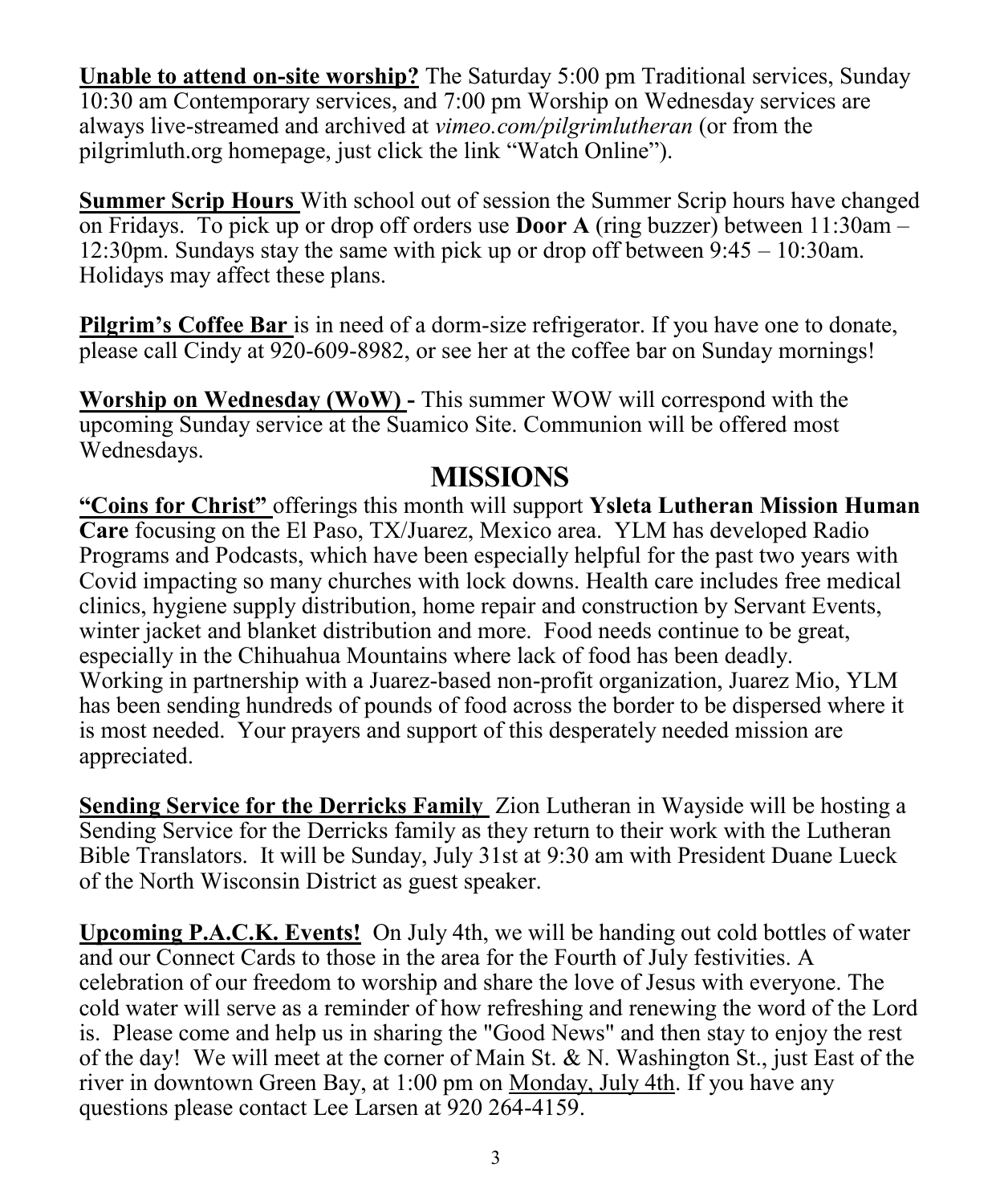**Neighborfest** - Our popular event which serves as an evangelism opportunity, community picnic, and Pilgrim congregation picnic will be held on **August 20** from 10:00am until 2:00 pm. Information about ways to volunteer will be forthcoming. Further, this year we will also host our backpack giveaway during the event. The backpack stuffing drive will begin in July!

**Support our Missionaries** Pilgrim's missionaries are always in need of our prayers and encouragement. Watch for more ways to encourage them from the Evangelism Team.

## **CHILDREN AND YOUTH NEWS**

*Youth Contact: Rebekah (920-965-2233) or [Rebekahspaulding@pilgrimluth.org](mailto:Rebekahschumacher@pilgrimluth.org)*

**A BIG VBS THANK YOU!!!** To all the volunteers who helped make VBS the great success it was!! Your help was greatly appreciated! Also "Thank You" to those who donated items. You can pick your items at the Welcome Center

**NYG Meeting** The NYG participants and parents will have a meeting on Wednesday, June 22nd, from 6-6:45pm.

**High School Girls Outing** All high school girls are going to the Wild Life Sanctuary and out to dinner on June 20th, 6-9 pm. Contact Rebekah with questions or if you want to come!

**High School Girls Bible Study** All high school girls are invited to a Bible Study! We are currently studying Philippians. We always enjoy time to connect with each other along with our study! Join this group anytime and friends are always invited. The next date is Monday, June 20th from 7-8:30 pm. Contact Rebekah for the location.

**Summer Acolytes** We are still in need of many summer acolyte times to be filled by our confirmation students. Sign up using the following link: [https://www.signupgenius.com/](https://www.signupgenius.com/go/30E0F48AFA62FAAFF2-2022) [go/30E0F48AFA62FAAFF2](https://www.signupgenius.com/go/30E0F48AFA62FAAFF2-2022)-2022

## **ACKNOWLEDGEMENTS**

**The Sanctuary Candle** is sponsored this month by Kurt and Mindy Raddant. **Thank you**.

**The Altar Flowers** are sponsored this week by a friend of Pilgrim.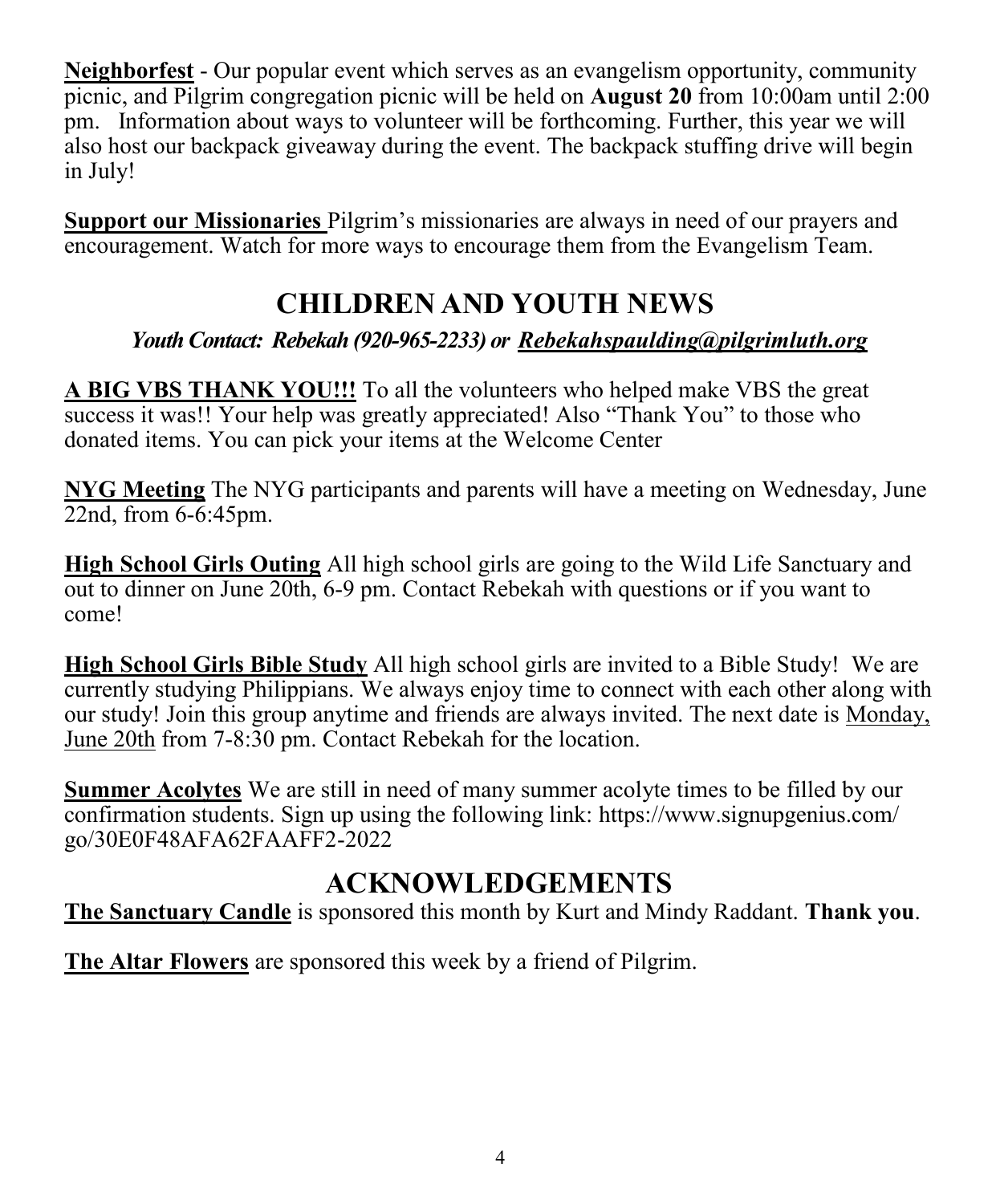#### **SCHOOL AND DAYCARE NEWS** *School Office: 920-965-2244 and Daycare Office: 920-965-2234*

**Principal Call Update -** Pilgrim is pleased to announce that Duane Miller, a current Pilgrim member, will serve as interim principal for the 2022-23 school year. In the fall, we will continue the call process, including interviewing multiple candidates who expressed interest in serving at Pilgrim, but had an inability to move for the 2022-23 school year. **Do you love working with children? (Times Two!)** Pilgrim School is looking for candidates to fill two positions: 3K teacher's aide and resource/technology teacher. Each of these positions are parttime roles. If you are interested, please contact Pastor Hanson at michaelhanson@pilgrimluth.org. Thank you!

**Amazon Smile Donations** - In order to support the church in this way, visit smile. Amazon.com to add Pilgrim as your selected charity, then shop our wish list. The list is updated with current needs. Please continue to check the link periodically if you are interested in contributing as these donations are a blessing!

## **PILGRIM'S MINISTRIES**

**Summertime Splendor!** One theme in Psalms is how nature reveals God's glory. That's especially evident during summer. Can you help our church showcase it's summertime splendor? Pilgrim needs two volunteers to assist with weeding and watering for the summer months. Please call or text Wendy Beaulieu at 920-412-6720 or Diane Heyrman at 920-621-1459 for more information.

**Prayer Chain** Pilgrim's Prayer Chain is always looking for more Prayer Warriors. If you would like to be a part of Pilgrim's Prayer Ministry, or if you have a prayer request, contact Carol Erickson at 869-2943 or email: derickson@new.rr.com or Julie Baye at 499-9973 or email: sixbayes  $\omega$  values, or fill out a Prayer Request Card (found in the pews) and place the card in the box at the back of church, or in Julie or Carol's mailbox.

**Have you ever considered** directly helping a church member or another church/mission that is struggling? We are looking for members who would like to give above and beyond standard tithing to help a church member or "neighbor" in a truly meaningful way. Please contact Pastor Malme if you would like to learn more. Luke 6:38

**You're Already Driving To Church** would you consider providing a ride? Some of our shut-in and elderly members have expressed interest in returning to worship if they could receive a ride to church. If you have an extra seat or two, would you be willing to help? If so, please contact Pastor Hanson at michaelhanson@pilgrimluth.org.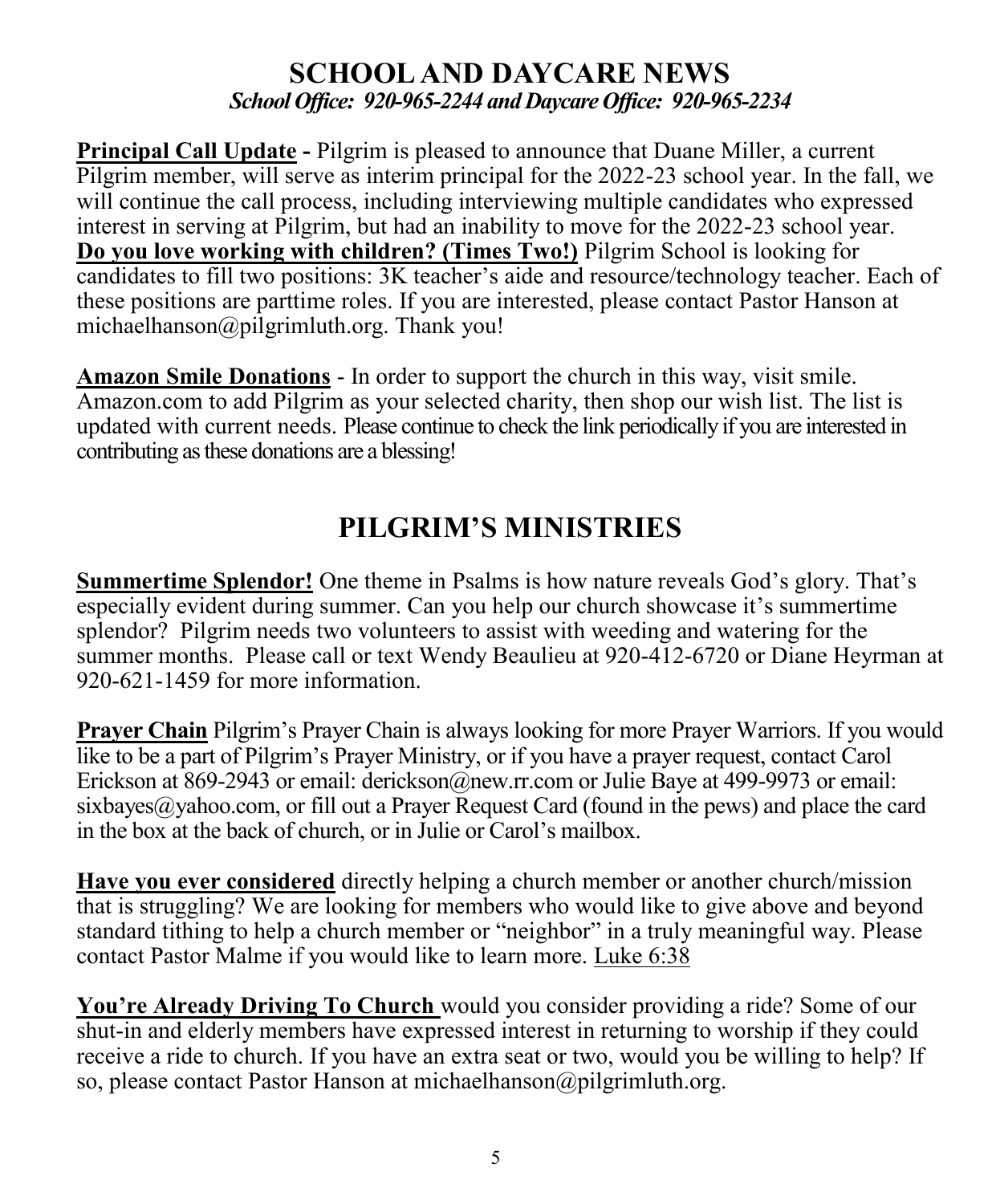## **THIS WEEK AT PILGRIM**

# **6/19 Second Sunday after Pentecost**  Sun  $6/19$  **7:45 AM** Traditional Worship Service (C) **9:00 AM** Traditional Worship Service (C) **9:00 AM** Suamico Blended Worship Service **10:30 AM** Contemporary Worship Service (C and live stream) **11:30 AM** Prayer Ministry (C) 1:00 PM Hmong Bible Study (various) 2:00 PM Hmong Worship Service (C) **Mon 6/20 Tues 6/21 9:00 AM** VBS **Wed 6/22 9:30** Women's Summer Bible Study **7:00 PM** Worship on Wednesday **Thurs 6/23 6:00 PM** Stephen Ministry **Fri 6/24 Sat 6/25 6:45 AM** Men's Basketball (G) **5:00 PM** Traditional Worship Service (C) **Sun 6/26 7:45 AM** Traditional Worship Service (C) **9:00 AM** Traditional Worship Service (C) **9:00 AM** Suamico Blended Worship Service **10:30 AM** Contemporary Worship Service (C and live stream) **11:30 AM** Prayer Ministry (C) 2:00 PM Hmong Bible Study (various) **3:00 PM** Hmong Worship Service (C) **Location Key:**





online or in person, please register your attendance in one of the following ways:

- $\Rightarrow$  Sign the attendance pad at the end of the pew, or
- $\Rightarrow$  Visit pilgrimluth.org and click the link "Online Checkin" to complete the attendance form, or
- $\Rightarrow$  Use the below OR Code. *To use the QR code, just focus your smartphone's camera on the QR image below and click the link that appears to fill out the attendance form.*

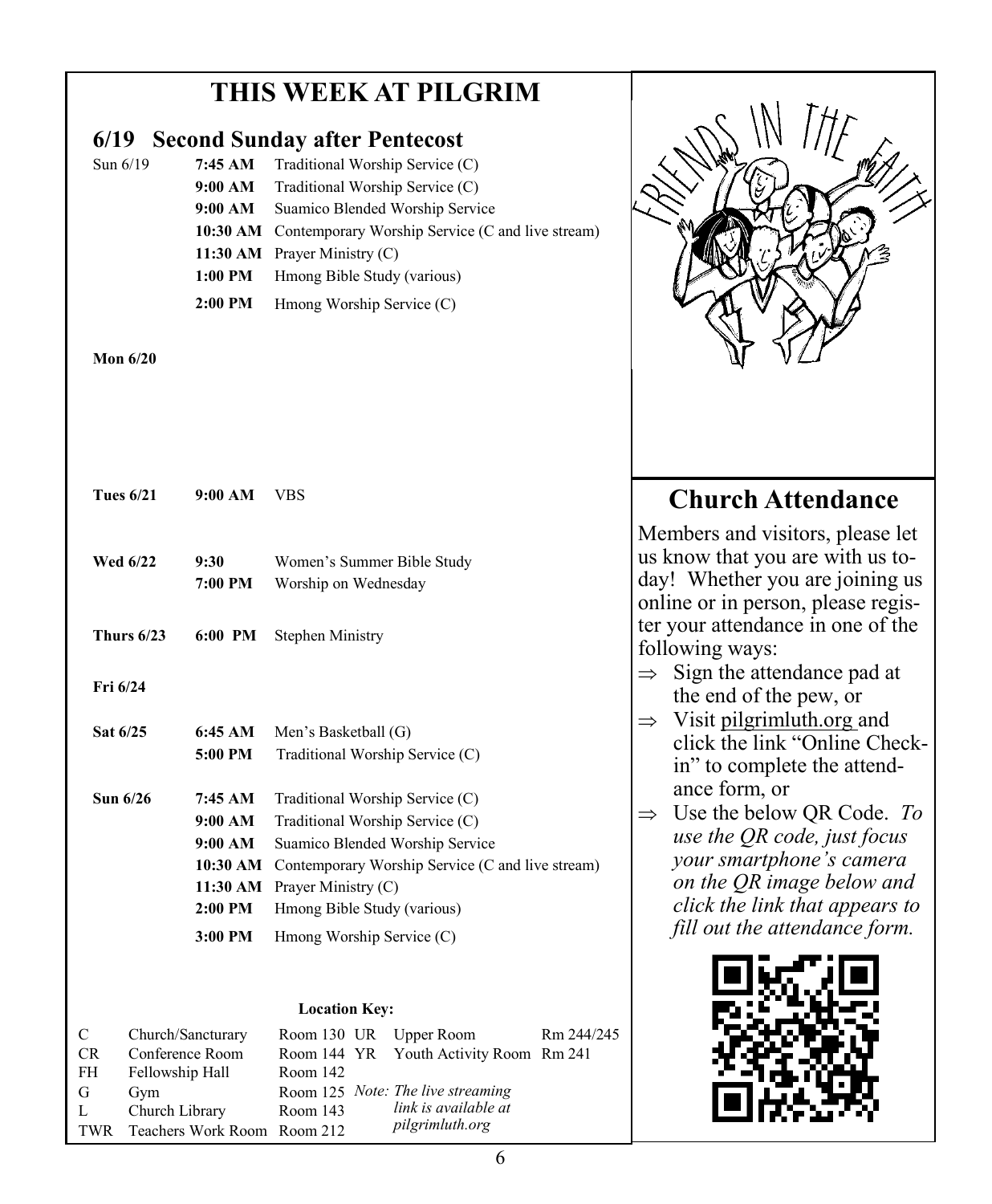## **STEWARDSHIP**

#### **2nd Sunday after Pentecost Exodus 20:1-17 (8-11)**

When we speak of being good stewards of our time, we might think about how much time we spend in church, devotions, attending congregational meetings and helping others by volunteering through church related agencies. We might compare that to the amount of time we devote to worldly and even evil activities, or just wasting time. It is true that these things should be considered in our stewardship of time, but God the Creator set the original standard in this area. He commanded us to honor the Sabbath, to set it aside as a day when we praise and worship Him and rest in Him. This seems an impossible standard in our busy lives - a day with no shopping and no chores. If we believe that God heaps blessings onto those who tithe their material wealth, can we doubt that He will bless us for honoring His Sabbath by devoting the day to Him?

#### **His Love, Our Response**

| Last week's Worship Attendance     | 565         |
|------------------------------------|-------------|
| Last week's Offering (Week $#50$ ) | \$27,782    |
| Last week's Budgeted Need          | \$21233     |
| <b>YTD</b> Offerings               | \$1,379,103 |
| <b>YTD Budgeted Need</b>           | \$1,391,663 |

Thrivent Choice Dollars Fiscal Year-to-Date Total: \$9683

*Thank you for designating your Thrivent Choice dollars to Pilgrim Lutheran! Interested in how you can assign Thrivent funds to our church and school? Visit thrivent.com/choice to designate Pilgrim as the recipient of your Thrivent Choice Dollars.* 

#### **Simple Ways to Give**

- **Offering Plate -** Place in offering plate during the church service.
	- **Mail or Drop-off -** You can mail your offering to:

Pilgrim Lutheran, 1731 St. Agnes Drive, Green Bay, WI 54304 or drop-off at the Welcome Center.

• **E-giving -** Online giving is easy using your checking account or your debit/credit cards. From our *pilgrimluth.org* website, follow the "Menu" in the upper left corner to "E-Giving". You may designate it as a general fund offering or donate it towards a special fund.

**"Bring the whole tithe into the storehouse...and see if I will not throw open the floodgates of heaven and pour out so much blessing that there will not be room enough to store it."** *Malachi 3:10*

7